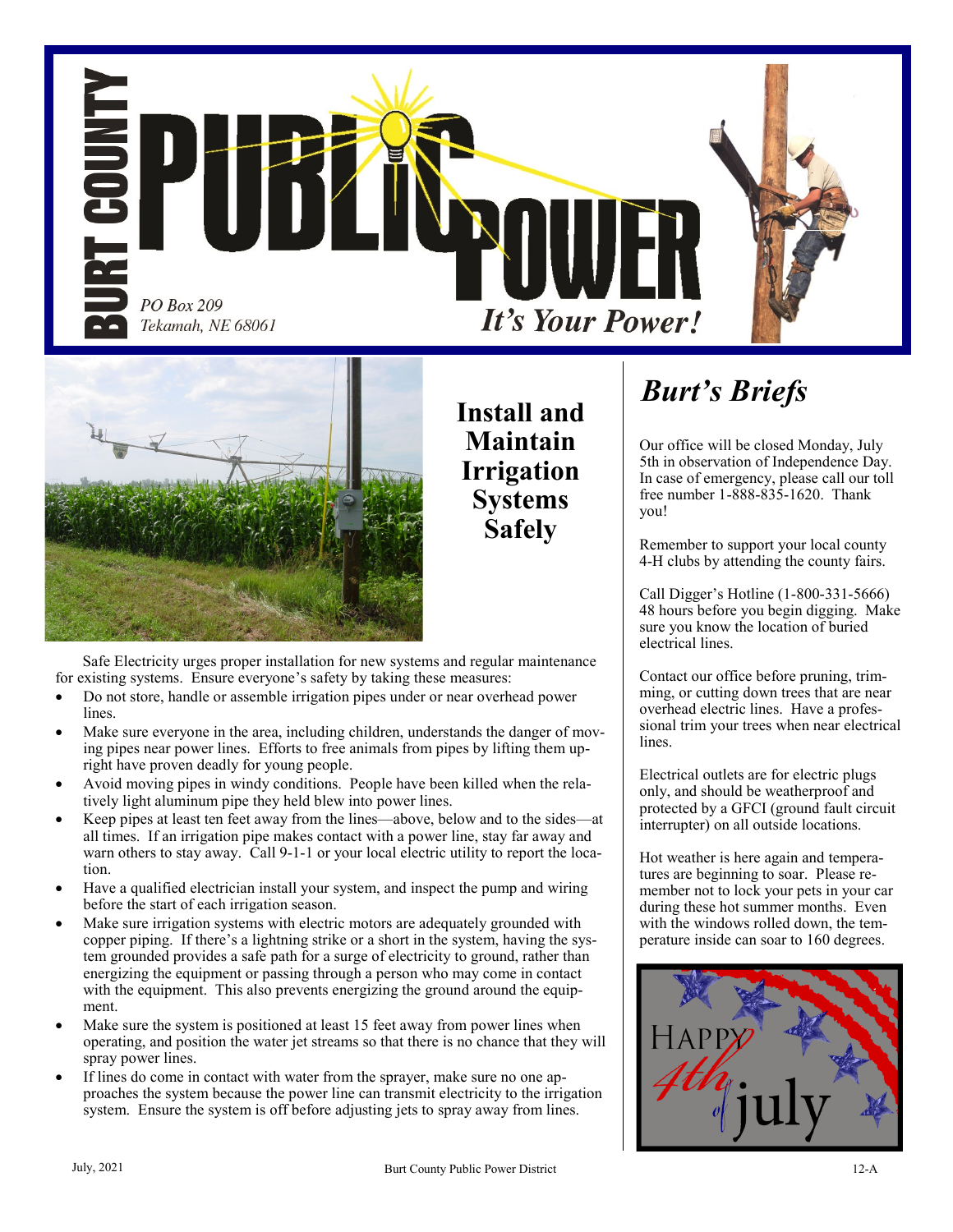# **LED: A Rising Star In Energy Savings**

Many of us might recall that way back in 2007, the U.S. Department of Energy (DOE) passed the Energy and Independence Act. Well, actually, you probably don't remember that at all. What you probably remember is watching the news a few years later and realizing the future of incandescent light bulbs was quite dim.

While this legislation included a wide range of recommendations for the energy industry, the main and probably most memorable requirement was that new light bulbs use 25% less energy. As a result, there was a huge push between 2012 and 2014 to replace older incandescent light bulbs with newer, more energy-efficient versions.

Oftentimes, regulations come and go without much fanfare. However, when incandescent light bulbs were phased out, it directly impacted light bulb choices and left many of us wondering what all the fuss was about.

Traditional incandescent bulbs produce light by heating a wire filament to a temperature that results in the generation of light. Incandescent bulbs were popular because they were inexpensive and available in a wide range of colors. However, much of their energy went into heat production and very little toward emitting light.

Incandescent light bulbs also have a very short lifespan, lasting only about one year on average. Although they are no longer available in U.S. stores, the energy costs associated with the once-popular bulb, along with its stunted lifespan, far outweigh the initial savings at the cash register. Since incandescent bulbs produce a lot of heat, they may cause burn injuries and pose a fire risk.

Nowadays, the three most popular light bulbs are the light-emitting diode (LED), the halogen incandescent and the compact fluorescent light (CFL). According to the National Electrical Manufacturers Association, in the third quarter of 2018, light bulb orders were broken down as follows: *LEDs accounted for 65%,* halogens made up 28%, and CFLs were 7%.

What makes LEDs different? LED light bulbs work when an electrical current passes through a microchip, which illuminates the tiny light sources we call LEDs, and the result is visible light. LED light bulbs produce light up to 90% more efficiently than traditional incandescent light bulbs. They also include features that keep the bulb cooler to the touch, which avoids potential injuries and fire risks.

LEDs are also safer than their closest competitors, CFL and halogen bulbs. CFLs contain a small amount of mercury, which is dangerous if ingested. In addition, this type of bulb should not be thrown in the trash. Halogen bulbs operate at very high temperatures, which means they can cause burns to the skin if touched. They can also, in some cases, cause a fire: when they are knocked over or come in contact with something flammable, for example.

Moreover, many LEDs are rated with a lifespan of 50,000 hours. That means if one is used 8 hours a day, it is projected to last 17 years! Residential LEDs, especially those that are designated with the ENERGY STAR logo, use at least 75% less energy and last 25 times longer than incandescent lighting, according to the DOE.

In comparison, halogen light bulbs last about a year and CFL bulbs about 3 years (both based on 8-hour-a-day usage).

LEDs help the environment while reducing energy costs. According to the DOE, their widespread use is on track to save the equivalent annual electrical output of 44 large electric power plants, with a total savings of more than \$30 billion, by the year 2027! For more information about electrical safety and energy efficiency, visit SafeElectricity.org.

## **MAKE THE SWITCH**

**SAVE MONEY and REDUCE ENERGY USE by replacing** outdated lightbulbs with newer, more efficient LED lights.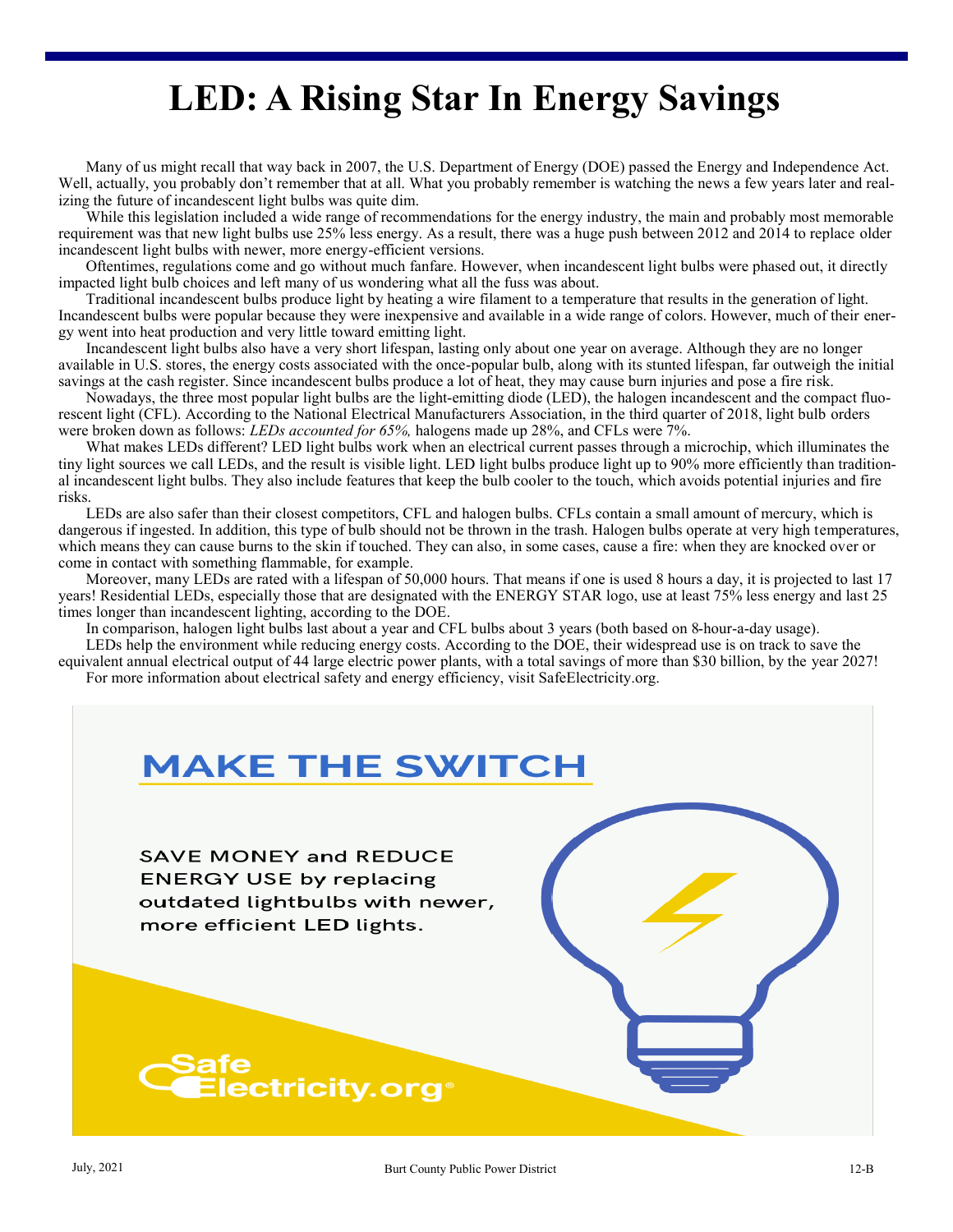

### **Alphabet Soup: What are GFCIs and AFCIs?**

We have probably all heard the terms GFCI and AFCI when it comes to electrical safety, but what do the letters stand for? And how do these letter-heavy, acronym-named devices help keep us safe?

#### **GFCIs**

GFCIs, or ground fault circuit interrupters, help protect against electrical shock and electrocution. It is important to test and reset the red outlet (GFCI) buttons monthly to ensure they are working properly. GFCIs are typically installed in outlets or circuits close to water sources in and outside of the home.

When they are in working order, GFCIs help prevent shock by determining current variations along the electrical path. If a person's body starts to receive a shock, the GFCI senses this and cuts off the power.

According to the National Electrical Code, a "ground fault" is a conducting connection (whether intentional or accidental) between any electric conductor and any conducting material that is grounded or that may become grounded.

In other words, a ground fault happens when an electrical circuit malfunctions, causing the electrical current to seek a path to ground other than via the intended wires. A human or animal in the wrong place at the wrong time could become that "path to ground" or conduit of electricity.

#### **AFCIs**

AFCIs, or arc fault circuit interrupters, are required by the National Electric Code for some, but not for all, electrical circuits in the home. The device breaks the circuit when it determines a dangerous electrical arc, which is a discharge between two electrodes that can cause intense heat or light. As you can imagine, the extreme heat of an arc can cause a fire, so that is why AFCIs are required by code.

Most people associate arcs with welding, but they can happen in the home or when the conductors on a power line are interrupted, such as when a tree falls in it or a car strikes a utility pole and the line falls.

Much like a GFCI is to a ground fault, the AFCI breaks the circuit when it detects an arc or abnormalities in the flow of electricity. That safeguard or break in circuit helps prevent a fire or other arc-related electrical damage. The temperatures of an arc can exceed 10,000 degrees.

An AFCI can distinguish between insignificant, harmless arcs and the undesirable kind that could start a fire or cause damage. Benign or uneventful arcs can be an everyday byproduct of using switches and plugs in good working order.

#### **What are arcs and ground faults, again?**

So, in review, an arc fault is the unintended result of current flowing through an unplanned path. A significant arc can cause burning particles that can easily ignite the materials around it (drywall, insulation, wood).

And a ground fault? A ground fault happens when stray electricity takes an unintentional pathway and the current flows directly to the earth (to the ground). The result, if you become part of that path, could be shock or electrocution.